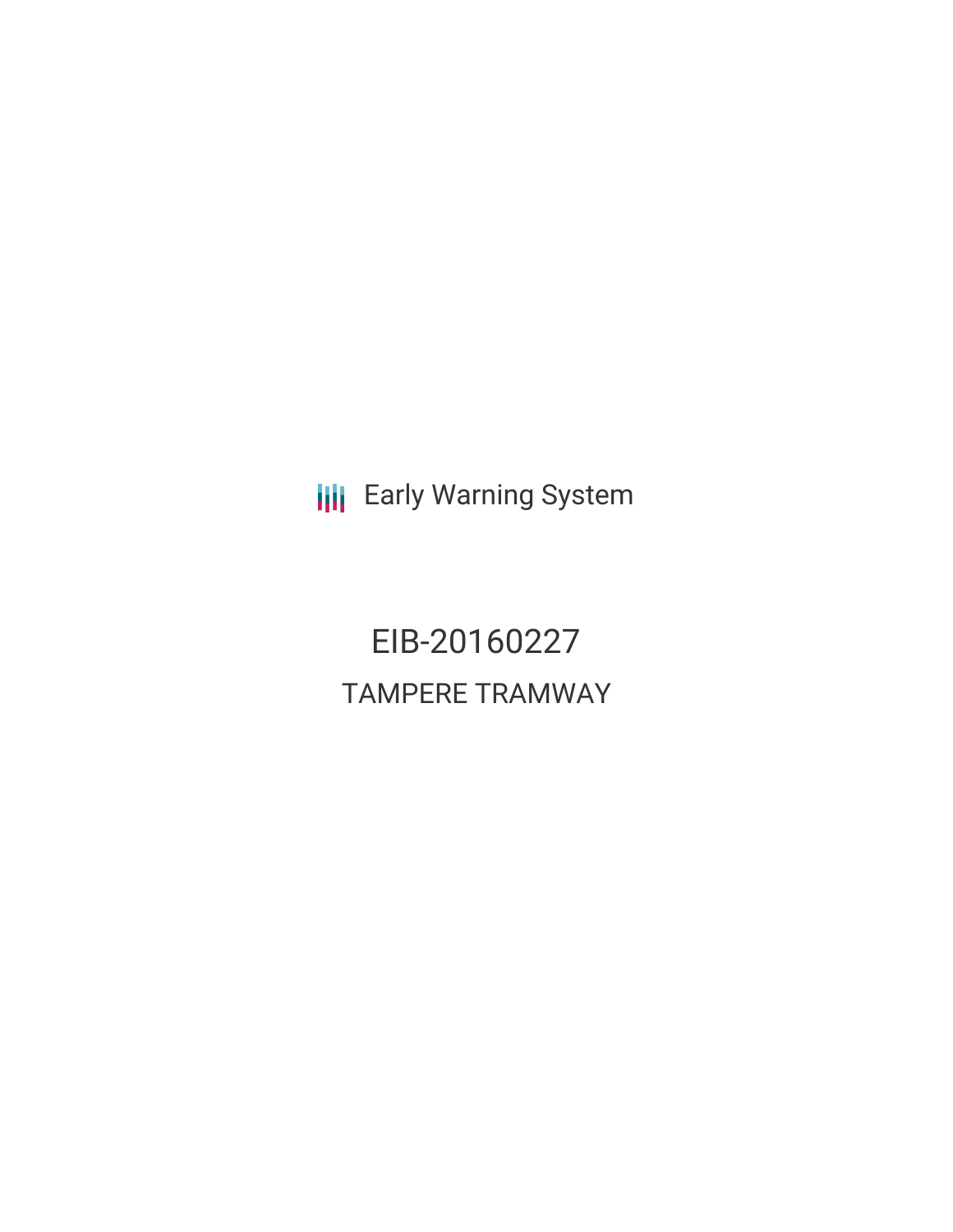# **Quick Facts**

| <b>Countries</b>               | Finland                        |
|--------------------------------|--------------------------------|
| <b>Specific Location</b>       | Tampere                        |
| <b>Financial Institutions</b>  | European Investment Bank (EIB) |
| <b>Status</b>                  | Approved                       |
| <b>Bank Risk Rating</b>        | U                              |
| <b>Voting Date</b>             | 2017-05-04                     |
| <b>Borrower</b>                | <b>TAMPEREEN KAUPUNKI</b>      |
| <b>Sectors</b>                 | Construction, Transport        |
| <b>Investment Type(s)</b>      | Loan                           |
| <b>Investment Amount (USD)</b> | \$180.98 million               |
| <b>Project Cost (USD)</b>      | \$361.96 million               |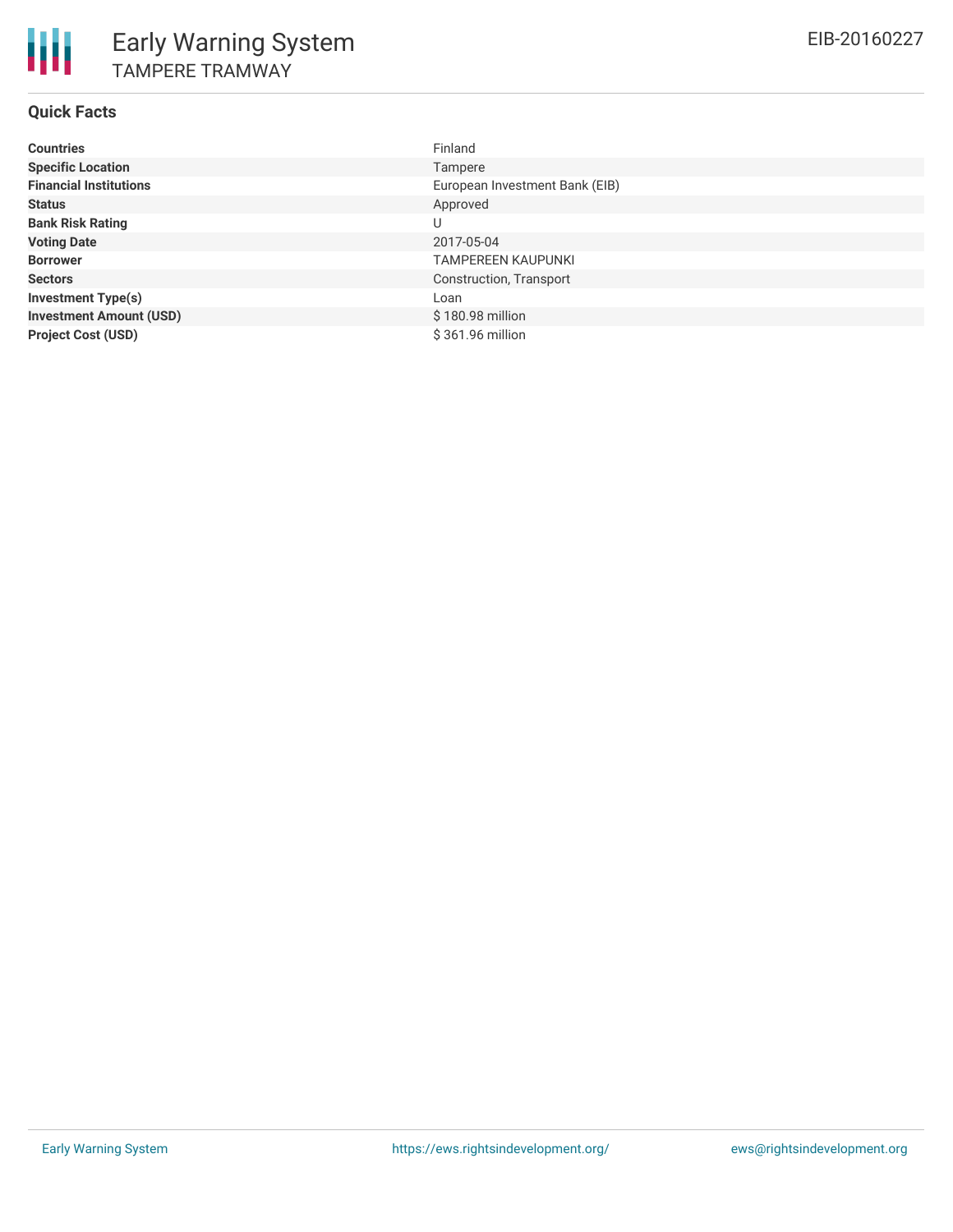

## **Project Description**

This project finances the construction of the first tramway line in the city of Tampere, the third-largest city in Finland with more than 200,000 inhabitants. The 23.5 km route will link the city centre with Sampola, where branches would continue to the University Hospital of Tampere and Hervanta.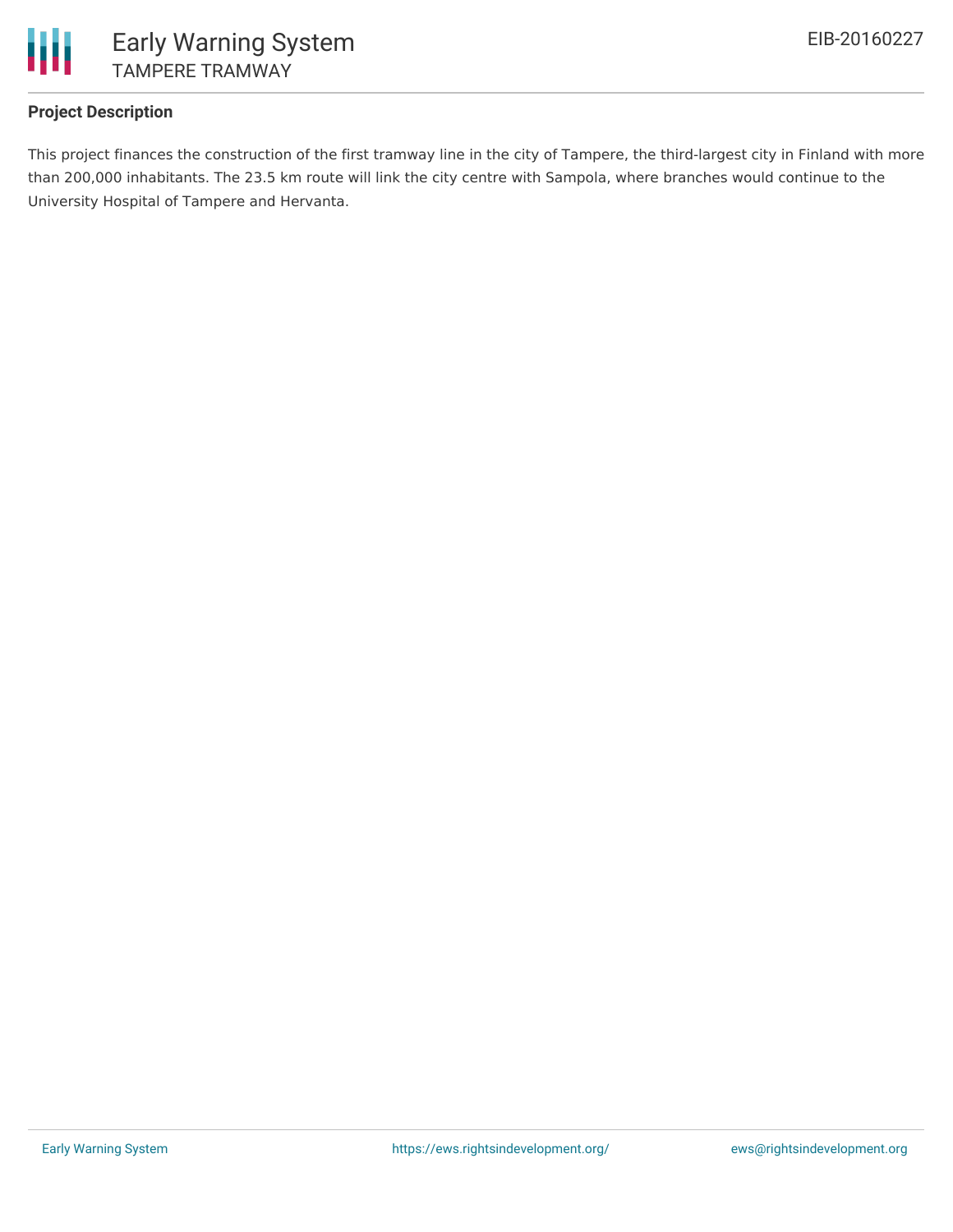### **Investment Description**

European Investment Bank (EIB)